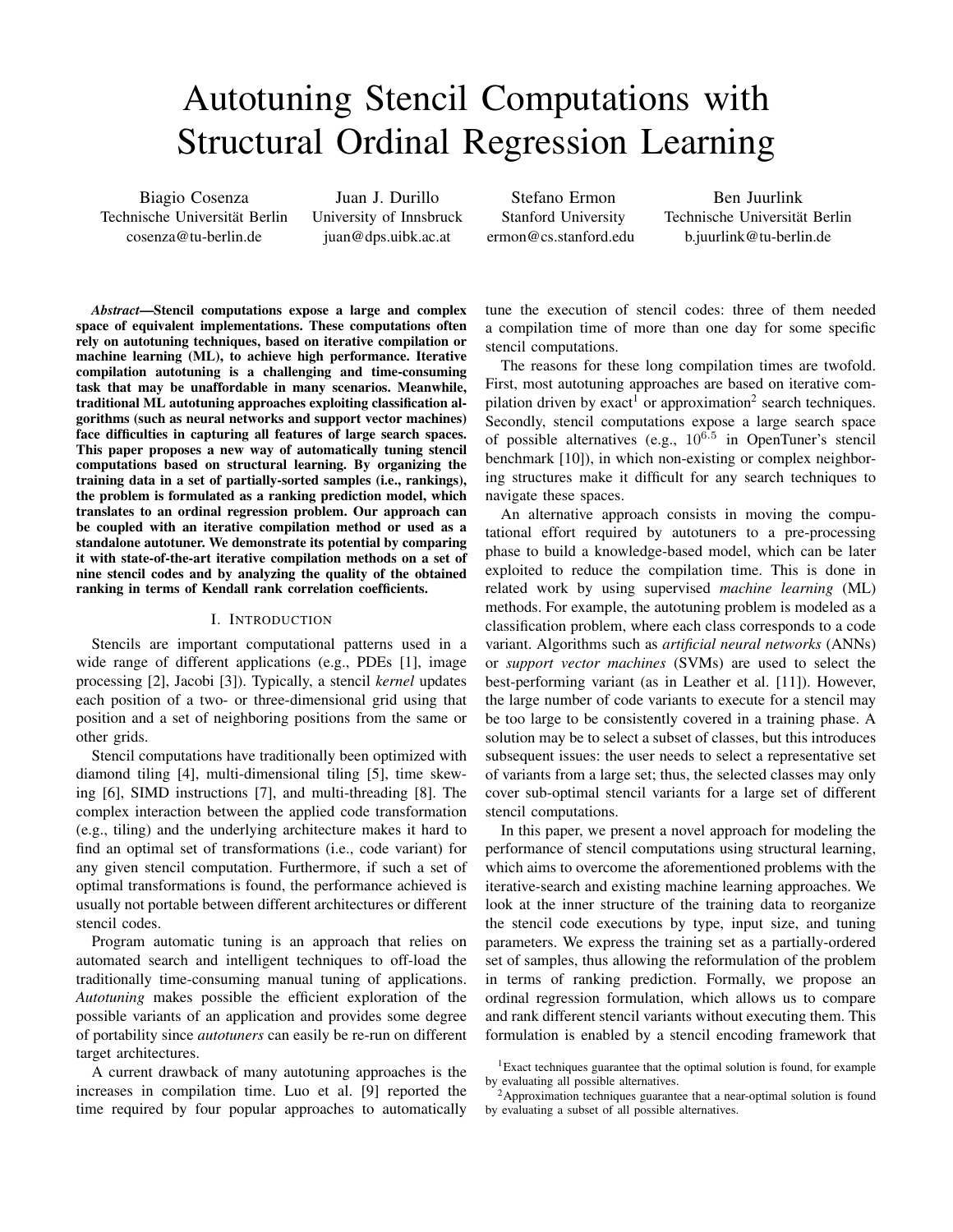captures the static information of a stencil (such as the stencil pattern), the input size, and the applied transformations into a feature vector. Our approach can be used in two different ways. On the one hand, a standalone autotuner that ranks a set of given code variants. On the other hand, to speed up iterative compilation methods since ranking prediction incurs less overhead than compiling and executing a stencil on a target architecture.

The contributions of this paper are:

- 1) An approach based on structural learning to model a complex search space for program autotuning.
- 2) A novel problem formulation for autotuning stencil computations based on ranking prediction.
- 3) A study of the ordinal regression SVM approach for stencils including performance, parameter sensitivity, Kendall's  $\tau$  analysis for rank correlation, and the impact of the training size in both performance and rank correlation.
- 4) Experimental results on a collection of 9 stencil codes and 17 test benchmarks on an Intel Xeon E5, demonstrating the benefits of our approach compared to iterative compilation driven by different search strategies.

This paper is organized as follows. Section II elaborates on related work on autotuning, with a focus on stencil computations. Section III formally describes how a stencil computation is represented as a feature vector. The machinelearning methodology and its implementation are discussed in Section IV and Section V, respectively. Section VI discusses the experimental results. Finally, Section VII contains conclusions and future work.

## II. RELATED WORK

Optimizing the performance of stencil computations has been thoroughly studied in related work using different approaches such as cache-oblivious algorithms [12], polyhedral analysis [13] and analytic performance models [14]–[17]. Recently, autotuning represents one of the most used and popular approaches so far. The increasing interest in software autotuning is also reflected by an extensive amount of related work ( [11], [18]–[31]). For reasons of space, we focus only on those works pertaining to stencil computations.

Search-based techniques are the predominant approaches for stencil autotuning. These techniques are based on iterative compilation, where different variants of the code are executed on a target platform to analyze their performance. As the number of possible variants is usually very large, only a fraction of them can be evaluated in a reasonable amount of time. The various approaches for stencil autotuning differ in how these variants are selected and which parameters give rise to them.

Datta et al. [32] reduced the set of all possible variants of several stencil computations using heuristics that impose some constraints on these variants. The proposed approach is tested on a wide range of different hardware architectures including NVIDIA GeForce, IBM PowerXCell, Sun UltraSparc, AMD Opteron and Intel Xeon. Similarly, in [33] some constraints

are imposed. In this case, stencil computations are divided into smaller 2D blocks which are later assigned to CUDA threads. One of the dimensions defining these blocks is constrained as a multiple of CUDA *half-warp* (i.e., 16, 32, 48, 64). MODESTO [34] is a framework that allows tuning applications composed of several stencil computations. It uses two different search approaches. First, it uses *brute force* to determine the order in which the different stencil computations are to be executed. Then, each stencil is individually tuned by using dynamic programming to determine the optimal tiling parameters.

PATUS [35], Halide [2], and YAST [36] allow specifying stencil computations using a *domain-specific language* (DSL) and navigate the space of all possible variants using a *genetic algorithm* (GA). While PATUS has been used to target different multi-core CPUs and a single GPU, Halide is particularly focused on image processing and their execution on heterogeneous GPU+CPU platforms. PATUS also includes other stochastic and heuristic search techniques, and has shown its strength in tuning earthquake simulation applications [37] and reproducibility studies [38]. An improved GA was also used for tuning stencil computations targeting GPUs [16]. The OpenTuner framework [10] is a tool that allows the autotuning of stencil computations. Instead of using a single search algorithm, this tool includes the implementation of several of state-of-the-art search engines, and automatically chooses the best match for every stencil code. OpenTuner uses a multi-arm bandit technique [39] to perform this selection.

Although search-based autotuning has been applied with success, the increase in hardware complexity and the advent of many-core processors also implies an increase in the number of possible variants for executing a stencil computation. In this context, the application of some of these techniques may render it impossible, due to the amount of time required, to tune a single code. In this regard, Luo et al. [9] compare the time of different search-based autotuners. The required time ranges respectively from two hours up to two days in the best and worst cases.

*Machine learning* (ML) is an alternative to search-based autotuning. ML-based techniques move the complexity to a pre-processing phase where several executions of stencil computations are performed. On the basis of these executions, a knowledge-based model is built, and later on used to decide which variant of an unseen stencil computation is executed.

In FAST [9], any unseen stencil is executed using historical information from similar stencil computations. Similarity between different stencils is computed on the basis of some static and runtime features. A similar idea is also used by Nitro [40]. ML models have been proposed to predict the optimal factor for loop unrolling [11], [41]. In all these, autotuning is defined as an ML classification problem in which a variant is selected from a set. Typical algorithms used for classification are SVMs and ANNs.

A different way of using ML is by numerically modeling the performance of an application with regression. For example, in [42], the performance of SIMD codes is approximated with a linear regression model.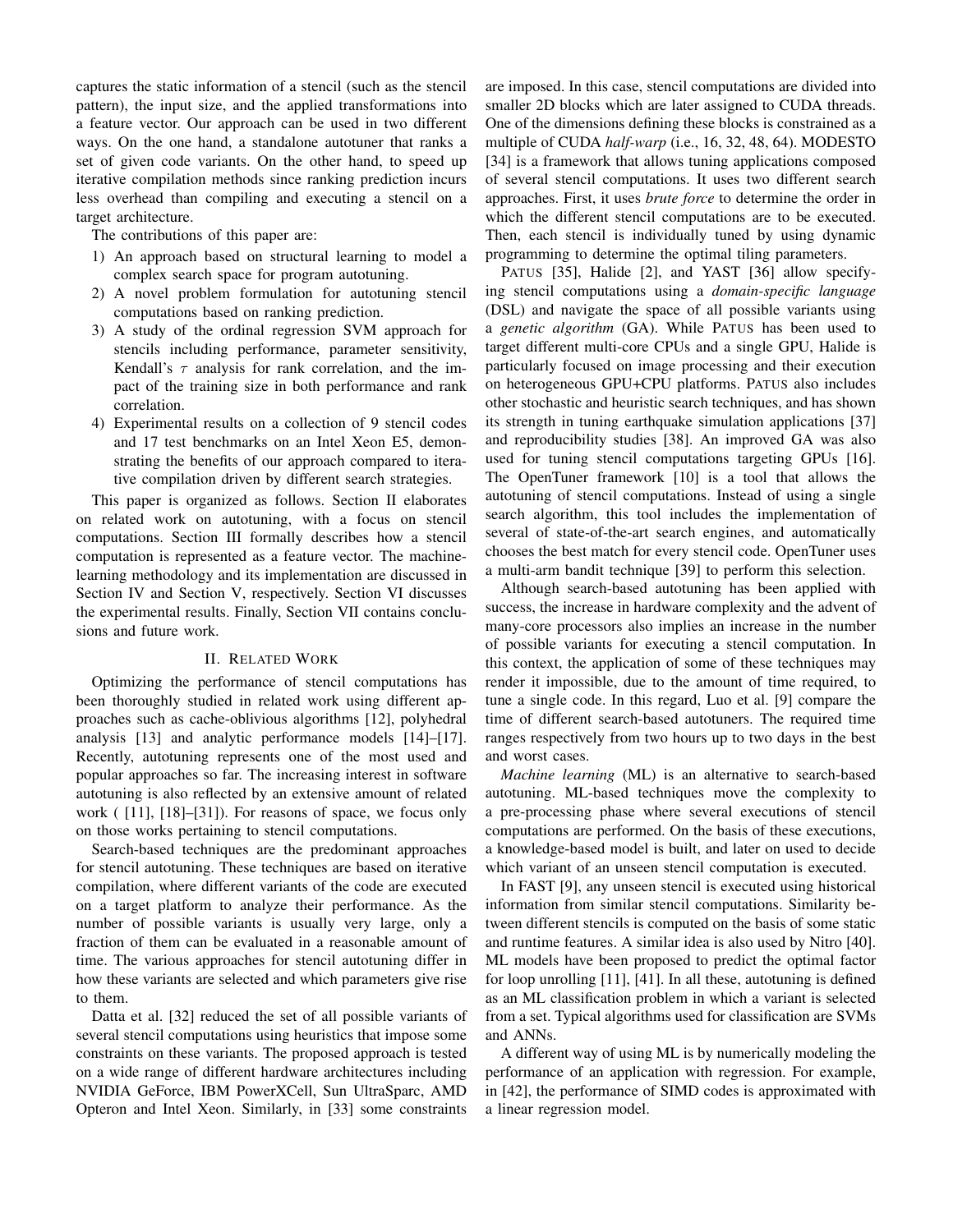The method proposed in this paper is also based on Machine Learning. Our approach is inspired by [43], which uses SVMs to predict ordinal ranking to optimize search engines using click-through data [44]. To the best of our knowledge, our approach is the first stencil autotuner based on ordinal ranking which, as will be explained in Section IV, overcomes some drawbacks of existing classification and regression tuners. This methodology is enabled by a new vector representation that encodes information about stencil codes, input sizes and tuning parameters into a feature vector.

# III. STENCIL MODELING

A stencil is a geometric structure defined over a  $n$ dimensional field  $F$ . At time  $t$ , each point of the field is written or updated according to a function of neighboring field points at previous instances in time. The points considered by that function are defined by a static pattern (also called shape). For convenience, we deal with up to three-dimensional stencils where time step t depends only on time step  $t - 1$ . These assumptions cover a wide range of different stencil computations.

We use an algebraic framework to define any stencil computation, their input size, and any possible tuning parameter applied to it. This framework allows to summarize all this information on a single vector. Given such a vector, it is also possible to reconstruct the stencil code and the applied tuning. To facilitate the processing through machine learning algorithms, each component of this vector is transformed into a real value normalized to the interval  $[0, 1]$ . This final vector is known as the feature vector.

## *A. Stencil Instance*

We model any stencil computations by looking at three parts: the stencil pattern, the number of buffers (e.g., grids) it accesses, and the data type of these buffers. We define a *stencil kernel* as a vector  $\mathbf{k} = (\mathbf{s}, b, d)$ , where s represents the stencil pattern,  $b$  the number of buffers and  $d$  the data type used. To have a portable method, there are no features depending on the hardware, e.g., SIMD width or thread affinity. To summarize, within the feature vector k we represent all static code features that can be extracted from a stencil code.

*1) The stencil pattern:* (or shape) is also vector. It specifies the neighboring points accessed by the code. These points are codified relative to the origin position (e.g., a twodimensional five-point laplacian stencil accesses the points  $(0, -1), (-1, 0), (0, 0), (1, 0),$  and  $(0, 1)$ ). By considering a maximum offset for any neighboring point, the stencil pattern can be represented as an *n*-dimensional structure (being *n* the buffer dimension). For example, assuming an offset of one, for a two-dimensional stencil the pattern can be represented in a  $3 \times 3$  binary matrix. The central element in this matrix represents the point being updated. Any other cell within the matrix indicates whether the corresponding neighbor is accessed or not. Be the maximum offset 2, the pattern would be represented by a  $5 \times 5$  binary matrix. By using that

representation, we can model any possible stencil pattern, constrained to be enclosed within the considered offset.

As example, the following matrix represents the pattern of a two-dimensional laplacian stencil (for a maximum offset of 1):

$$
\left[\begin{array}{rrr} 0 & 1 & 0 \\ 1 & 1 & 1 \\ 0 & 1 & 0 \end{array}\right]
$$

For a 3-dimensional case the pattern is represented by a 3-dimensional matrix. For the sake of mapping all 2- and 3-dimensional kernels to the same feature space, we always use 3-dimensional matrices in this work and we consider a 2-dimensional stencil as a special case of the former, where all the computations take place on the  $z = 0$  plane.

When a stencil computation accesses different buffers, the access pattern is defined within our framework as the sum of accesses to each individual buffer. This issue only appear in one of the evaluated examples (*divergence*). The  $n$ -dimensional structure containing the stencil pattern can be represented as a sparse vector, thus efficiently storing only the non-zero values. During the training phase, we will automatically generate different computations using the shapes shown in Fig. 1 with different offsets.

*2) The number of buffers and types:* represents how many input buffers are read to update a position and their type. We assume that each stencil is homogeneous on the *type* of input (i.e., all buffers have the same type); therefore:





Finally, we define the *stencil instance* as  $q = (k, s)$  where a stencil kernel described by the vector k and whose input size is defined by  $s = (s_x, s_y, s_z)$ . A stencil instance represents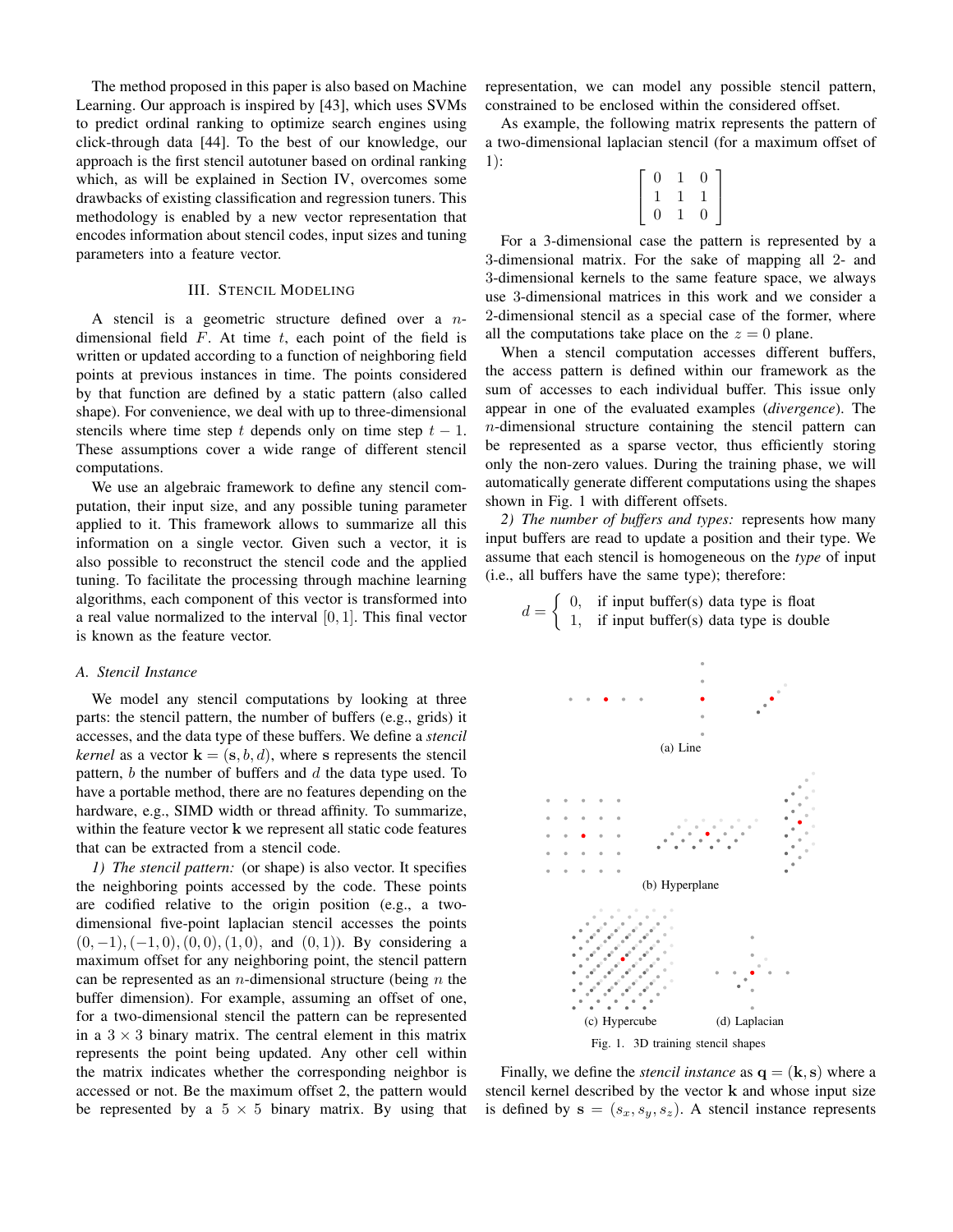the input of our framework. Our goal is to find the best tuning for such an instance regarding a set of code transformations.

## *B. Stencil Tuning Parameters*

Different frameworks include different code transformations for stencil applications. These transformations are intended to improve code performance and can be also defined by a set of integer parameters (e.g., the loop unrolling transformation is defined by the unroll factor).

Given a sequence of transformations, they can be represented also as a vector within our framework. This vector contains the parameters required for these transformations. The leftmost values in the vector are the parameters of the first code transformation; then the parameters to the second applied code transformation and so on. We denote this vector as t.

We define then a *stencil execution* as the triple  $(k, s, t)$ , i.e., the stencil kernel, the input size, and the tuning vector.

## IV. STENCIL TUNING AS ORDINAL REGRESSION

The problem of automatic tuning of stencil computations can be formalized as follows. For an input stencil instance  $q = (\mathbf{k}, \mathbf{s})$ , our optimizer should return a tuning vector  $\mathbf{t} \in T$ , where  $T$  is the space of all possible tuning parameters, so that the time of executing  $(k, s, t)$  is minimum.



Fig. 2. From classification to ordinal regression

## *A. Classification and Regression*

As discussed in Section II, existing machine learning autotuning approaches are either based on classification or on regression. Here, we detail both approaches and highlight their main drawbacks in the autotuning context.

*1) Classification:* The idea of classification is to select the best performing code variant from a finite set of classes, based on the similarity of the input stencil with each of these classes. In related work, for example, classes have been defined to determine the loop unrolling factors (e.g., 16 classes [11]) or to determine how to partition the input in heterogeneous environments (e.g., 21 classes [28]). Classification approaches have several drawbacks. One difficulty is determining the right number of classes to use. Furthermore, typical classification approaches optimize for predictive accuracy, which might not be the correct metric in our scenario. When a stencil computation is misclassified, two possible scenarios are plausible: (1) the predicted class offers a performance similar to the optimal one, or (2) the predicted class offers an inferior performance.

TABLE I EXAMPLE CONTAINING DIFFERENT STENCIL INSTANCES EXECUTIONS

| Instance       | Input              | Tuning       | Runtime | Rank |
|----------------|--------------------|--------------|---------|------|
| 1              | $q_1 = (k_1, s_1)$ | $t_{e_1}$    | 12ms    | 1    |
| $\overline{2}$ | $q_1 = (k_1, s_1)$ | $t_{e_2}$    | 13ms    | 2    |
| 3              | $q_1 = (k_1, s_1)$ | $t_{e_3}$    | 20ms    | 3    |
| 4              | $q_2=(k_1,s_2)$    | $t_{e_4}$    | 10ms    | 1    |
| 5              | $q_2=(k_1,s_2)$    | $t_{e}$      | 36ms    | 3    |
| 6              | $q_2=(k_1,s_2)$    | $t_{e_6}$    | 35ms    | 2    |
| 7              | $q_3 = (k_2, s_1)$ | $t_{e_7}$    | 30ms    | 1    |
| 8              | $q_3 = (k_2, s_1)$ | $t_{e_8}$    | 45ms    | 2    |
| 9              | $q_3 = (k_2, s_1)$ | $t_{e_9}$    | 47ms    | 3    |
| 10             | $q_4 = (k_2, s_2)$ | $t_{e_{10}}$ | 25ms    | 3    |
| 11             | $q_4 = (k_2, s_2)$ | $t_{e_{11}}$ | 21ms    | 2    |
| 12             | $q_4 = (k_2, s_2)$ | $t_{e_1}$    | 12ms    | 1    |

Whereas the first scenario is acceptable, the second should be avoided. These differences are not captured by the predictive accuracy metric. In classification approaches it is challenging to define a loss function, required to train an ML-based model, that is able to properly weigh such situations.

*2) Regression:* In a regression task, the goal is to predict a single real number for each input. As mentioned before, regression has been used to predict the performance of a computation in [42]. The function describing the performance of a stencil computation on a given hardware architecture may be difficult to model (due to non-linearity, non-differentiability, etc.). Learning such a function from data would require a very large number of samples. Furthermore, obtaining such a model is a harder problem than what is actually required for tuning a stencil computation. Knowing the relative performance of configurations (when one configuration is better than another) is sufficient to find the best one. In other words, knowing their actual (absolute) performance is a sufficient, but not necessary, condition to be able to identify the best configuration.

# *B. Beyond Classification and Regression*

To illustrate the ranking approach, let us assume we have the example in Table I with only 2 kernels, 2 input sizes and 3 tuning vectors for each.

In a regression approach, one would attempt to build a model predicting runtime as a function of the tuning parameters, hardware, etc. In a classification approach, one would attempt to classify kernels into classes (e.g., good vs. fair vs. bad performance).

We follow a different approach. We look at the training set in terms of (partial) rankings. For each training instance, it is possible to define an ordering of the stencil execution, and therefore a global partial ordering, so that the following inequalities apply (transitive inequalities are omitted):

$$
\begin{array}{cccccc} t_{e_1} < t_{e_2} & t_{e_2} < t_{e_3} & t_{e_4} < t_{e_6} & t_{e_6} < t_{e_5} \\ t_{e_7} < t_{e_8} & t_{e_8} < t_{e_9} & t_{e_{12}} < t_{e_{11}} & t_{e_{11}} < t_{e_{10}} \end{array}
$$

This problem, consisting of predicting structures (e.g., ranking) from data instead of discrete (classification) or continuous values (regression), is known as structural learning [45]. In the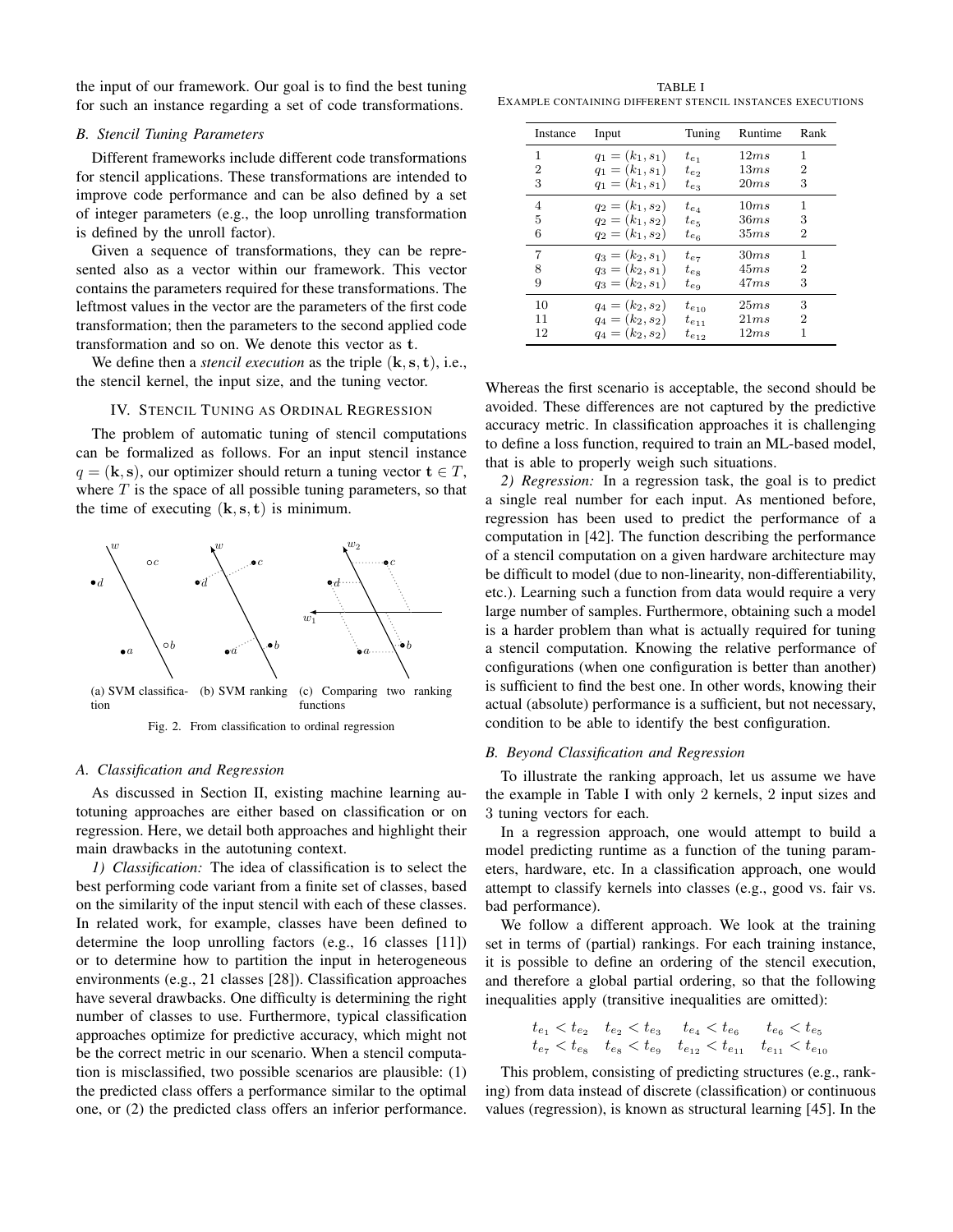following, we describe a learning algorithm that allows to use that information type in the construction of the model.

# *C. Structural Learning Based on SVM*

For a stencil instance  $\mathbf{q_i} = (\mathbf{k_i}, \mathbf{s_i})$  and a list of tuning settings  $t_{e_1}, \ldots t_{e_E}$ , we define a ranking function r as one that allows to sort the E possible stencil executions  $(\mathbf{k_i}, \mathbf{s_i}, \mathbf{t_{e_j}})$  in terms of their performance. More specifically, we consider  $r$  as a function defined from the set of possible stencil computations to real values representing the rank of these computations.

The general idea of our structural approach is to use ranking information from the training instances for building a ranking function  $r$ . Ideally, this function will produce reliable rankings for previously unseen instances (not in the training set). Once defined, we make use of  $r$ , which in general should be easier to evaluate than executing the stencil itself, to quickly sort different stencil executions for a given stencil instance  $q_i$  and different tuning vectors. We use the output of this function to determine the tuning vector  $t_{e_j}$  that produce the highest performance version of  $q_i$ .

For example, let us consider that our training set is composed of n stencil instances. Each instance consists of an execution of a stencil computation  $q_k$  with  $1 \leq k \leq n$  using a given tuning setting  $t_{e_k} \in T$ . Let us also assume that  $y_k$ , with  $1 \leq k \leq n$ , represents the execution time for that element. The goal is to compute a function  $r(q, t)$  so that, for any pair of stencil executions  $(q_i, \mathbf{t_i})$  and  $(q_j, \mathbf{t_j})$  whose execution times are  $y_i$  and  $y_j$ , respectively, with  $1 \leq i, j \leq n$ , it holds that  $r(q_i, \mathbf{t_i}) < r(q_j, \mathbf{t_j}) \Leftrightarrow y_i < y_j.$ 

Given a training set like the one indicated before, it is possible to sort and assign a ranking to each point in it. Let us represent as  $r^*_{q_i, t_i}$  as the real ranking of the stencil execution  $(q_i, t_i)$  in the training set. Given a function  $\tau_q$  which measures the similarity between the predicted and the real ranking for a stencil instance  $q$ , our learning problem consists in determining the ranking function  $r(q, t)$  which maximizes the ranking similarity over all instances in the training data. This problem can be formally described as:

$$
\max \sum_{q_i \in Q} \tau_{q_i}(r, r^*), \tag{1}
$$

with Q being the set of all stencil instances in the training set.

One of the most effective ways to solve the learning problem described in Equation (1) is to use SVMs as described in [44]. If we denote as P the set of all pairs  $(i, j)$  for which the instance *i* has a higher rank than *j*, i.e.,  $P = \{(i, j) : y_i > y_j\},\$ and let  $m = |P|$ , under some assumptions the problem is equivalent to solving the following optimization problem (see details in [44]):

$$
\min_{\mathbf{w}, \xi \ge 0} \qquad \frac{1}{2} \mathbf{w}^T \mathbf{w} + \frac{C}{m} \sum_{(i,j) \in P} \xi_{i,j}
$$
\n
$$
\text{subject to} \quad \forall (i, j) \in P : (\mathbf{w}^T q_i, \mathbf{t_i}) \ge (\mathbf{w}^T q_j, \mathbf{t_j}) + 1 - \xi_{i,j}
$$
\n
$$
(2)
$$

This formulation finds a function  $r(q, t)$  linear in the features  $q$ , parameterized by a weight vector  $w$ , that minimizes the number of pairs in the training data that are swapped with respect to their real ranking (i.e., ordering based on performance evaluation). In particular, that ranking function consists of the projection of the features corresponding to a stencil execution onto the vector w, or equivalently, the signed distance to a hyperplane with normal vector w (see Fig. 2c). In this equation,  $\xi_{i,j}$  are called slack variables and are used to represent the possibility of mispredictions. The parameter  $C$  is used to regularize and controls the trade-off between margin size and training error.

# *D. Ordinal Regression with Partial Ranking*

Equation (2) assumes that a ranking of all points in the training set exists. Our training data set, however, only exposes partial ranking information, i.e. ranking for each  $q_i$ : we cannot sort stencil executions belonging to different stencils k or input size s. Therefore, let us define  $P_i \subset P$  as the set of inequalities generated by the instance  $q_i$ , i.e.,  $P_i = \{(j, k) \in$  $P: (j,k)$  are generated from  $(q_i, t_j)$ ,  $(q_i, t_k)$  and  $y_j > y_k$ .

Assuming that  $P_1, P_2 \cdots P_n$  are all partial rankings available in the training set, we modify Equation (2) to match our case:

$$
\min_{\mathbf{w}, \xi \geq 0} \frac{1}{2} \mathbf{w}^T \mathbf{w} + \frac{C}{m'} \sum_{i} \sum_{(j,k) \in P_i} \xi_{j,k}
$$
\nsubject to\n
$$
\forall (j,k) \in P_1 : (\mathbf{w}^T q_1, \mathbf{t}_j) \geq (\mathbf{w}^T q_1, \mathbf{t}_k) + 1 - \xi_{j,k}
$$
\n
$$
\forall (j,k) \in P_2 : (\mathbf{w}^T q_2, \mathbf{t}_j) \geq (\mathbf{w}^T q_2, \mathbf{t}_k) + 1 - \xi_{j,k}
$$
\n
$$
\vdots
$$
\n
$$
\forall (j,k) \in P_n : (\mathbf{w}^T q_n, \mathbf{t}_j) \geq (\mathbf{w}^T q_n, \mathbf{t}_k) + 1 - \xi_{j,k}
$$
\n(3)

where  $m' = |\bigcup_i P_i|$  and  $n = |Q|$ . Using this formulation allows to find a ranking function that has a low number of discordants pairs regarding the same stencil instance.

#### V. IMPLEMENTATION

Without loss of generality, we validate our approach using the PATUS DSL source-to-source stencil compiler [37], which generates C code with multi-threading and SIMD instructions (e.g., AVX). PATUS exposes loop blocking, loop unrolling and multi-threading chunking. Loop blocking is applied to all loop levels, thereby requiring two or three blocking sizes  $(b_x, b_y, b_y)$ and  $b_z$ ) to tune, depending on the number of dimensions of the stencil code. We consider each of these sizes ranges from 2 to 1024. Afterwards, loop unrolling  $(u)$  is applied to the innermost loop. The unrolling factor may vary between 0 (no unrolling) and 8. In addition, after transforming the code with tiling and unrolling, a third tuning parameter is required for executing the code: the *chunk* size (c). This parameter refers to the number of consecutive tiles that are assigned to the same thread. Therefore, our tuning vector consist of 5 components  $\mathbf{t} = (b_x, b_y, b_z, u, c)$ . If other code generators such as Halide are considered, the tuning vector would be composed by those parameters regarding the transformations applied by them.

The rest of this section addresses several implementation issues: a) the compilation work-flow, which translates stencils written in a DSL to final executable; b) the training set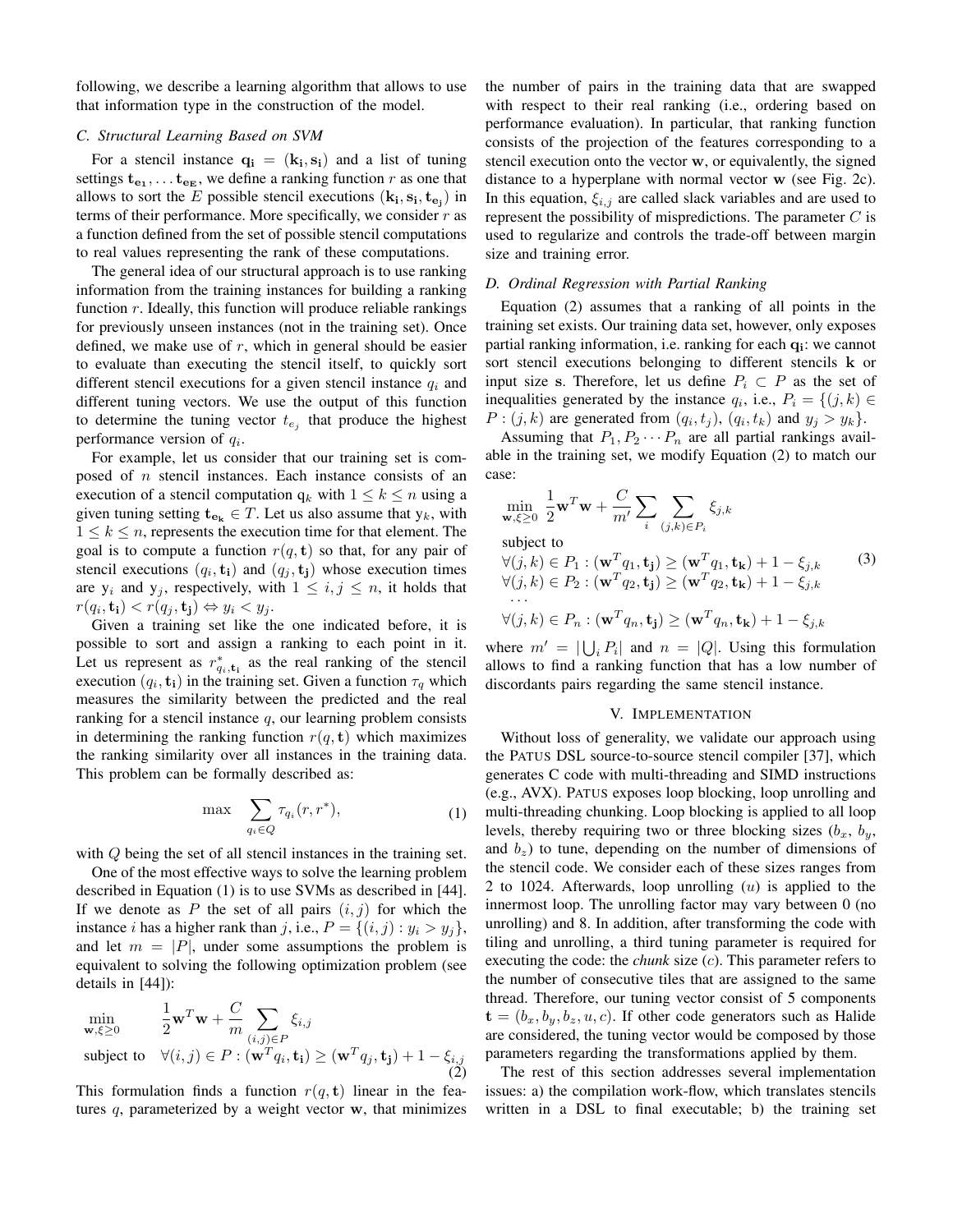generation; c) the execution phase; and, d) the implementation of the ordinal regression method.

# *A. Compilation Work-flow*

Firstly, we automatically generate different stencil codes for PATUS. Then, the PATUS compiler translates them into C code with OpenMP loop annotations aimed to exploit multithreading parallelism, and AVX vector instructions aimed to exploit instruction level parallelism. A binary executable is finally generated out of the C code by using a backend compiler (gcc 4.8.4 in our case). This double compilation process may be particularly slow for very dense stencil pattern (e.g., it takes about 32 hours to generate all the binary files of all the codes composing our training set).



Fig. 3. Training phase.

## *B. Training Set Generation*

Fig. 3 depicts all the tasks performed in the training phase. The code generator generates several stencil codes with different shapes (*line*, *hyperplane*, *hypercube* and *laplacian*, see Fig. 1), number of buffers and buffer types. The generated stencil codes are used for extracting their static features described in section III-A and codify them in form of vectors.

We generate 60 different stencil codes, including both 2- and 3-dimensional ones. We consider different stencil instances by using different input sizes for each of the generated stencil codes. In particular, we use  $64^3$ ,  $128^3$ , and  $256^3$  for 3dimensional computations and  $256^2$ ,  $512^2$ ,  $1024^2$ , and  $2048^2$ for 2-dimensional ones. The total number of instances  $q$  is 200. Each of these instances is executed with a varying number of randomly generated tuning vectors  $t$ . As threedimensional stencils expose a larger search space (i.e., more tuning possibilities), we generate twice as many tuning vectors as for two-dimensional kernels.

The performance measurements obtained after evaluating the stencil instances with the tuning vectors are collected into the training dataset as follows. For each stencil instance, we sort all the executions based on their performance, generating a rank for each of them. Finally, each feature vector together with tuning vector and corresponding rank is stored in the training data set for each stencil execution.

After the generation of the training set, the results are partially sorted so that, for each instance  $q$ , a partial ranking of the tuning vectors is available. This ranking is used as input by the ordinal regression algorithm.

All these steps are performed automatically in our framework. This eases the porting of our model to any system supported by the PATUS compiler such as Intel Phi, NVIDIA GPUs, or AMD Opteron (or the platforms the chosen code generator supports).

# *C. Execution*

When a new unseen stencil is presented to the analyzer, its static features are extracted and the code is passed onto the double compilation process to generate the executable. These features and the stencil size are provided to the previously generated model. The model also requires several possible tuning settings. These settings can be generated based on user experience, randomly, or using a higher level method (e.g., a search algorithm exploring the search space). The model then ranks these settings by predicting a ranking for each of these setting (notice that there is no need to perform any extra execution at this point, these rankings are computed based on training data). Finally, the stencil program is executed using the first-ranked tuning configuration.

## *D. Ordinal Regression Implementation*

We use Joachims' implementation of SVM-Rank [43] to predict these rankings. This implementation is fast and makes use of a linear kernel for the SVM. Table II summarizes the training and regression times. The model training has been performed with a linear kernel and  $C = 0.01$ . We experimentally measured a training time shorter than 1 second for datasets smaller than 45K points. Even faster is the regression time, i.e., the time to rank different tuning versions once the ML method has been trained. For all the data sizes we tested, SVM-Rank took less than 1ms.

| TS Size    | TS Comp.        | TS Generation   | Training | Regression |  |  |
|------------|-----------------|-----------------|----------|------------|--|--|
| 960        |                 | 4m              | 0.01s    | $<1$ ms    |  |  |
| 1,920      |                 | 9m              | 0.01s    | $<1$ ms    |  |  |
| 2.880      |                 | 12m             | 0.01s    | $<1$ ms    |  |  |
| 3.840      |                 | 17m             | 0.01s    | $<1$ ms    |  |  |
| 4.800      |                 | 21m             | 0.01s    | $<1$ ms    |  |  |
| 5.760      | 32 <sub>h</sub> | 26m             | 0.01s    | $<$ 1 ms   |  |  |
| 6.720      |                 | 30 <sub>m</sub> | 0.01s    | $<1$ ms    |  |  |
| 7.680      |                 | 36 <sub>m</sub> | 0.02s    | $<1$ ms    |  |  |
| 8.640      |                 | 39 <sub>m</sub> | 0.02s    | $<1$ ms    |  |  |
| 9,600      |                 | 43m             | 0.02s    | $<$ 1 ms   |  |  |
| 16.000     |                 | 72m             | 0.07s    | $<1$ ms    |  |  |
| 32,000     |                 | 145m            | 0.36s    | $<1$ ms    |  |  |
| TABL<br>Н. |                 |                 |          |            |  |  |

COMPUTING TIME OF DIFFERENT PHASES FOR DIFFERENT TRAINING SET SIZES AND PARAMETERS ON XEON E5. ALL PHASES ARE PRE-PROCESSING PHASES EXCEPT FOR REGRESSION.

# VI. EXPERIMENTAL EVALUATION

The goal of this section is to assess the quality of our model. First, we compare our best-ranked solutions with the solutions computed by iterative search-based approaches, which have been generated after a long compilation process. Second, we focus on a given code and input size and analyze the quality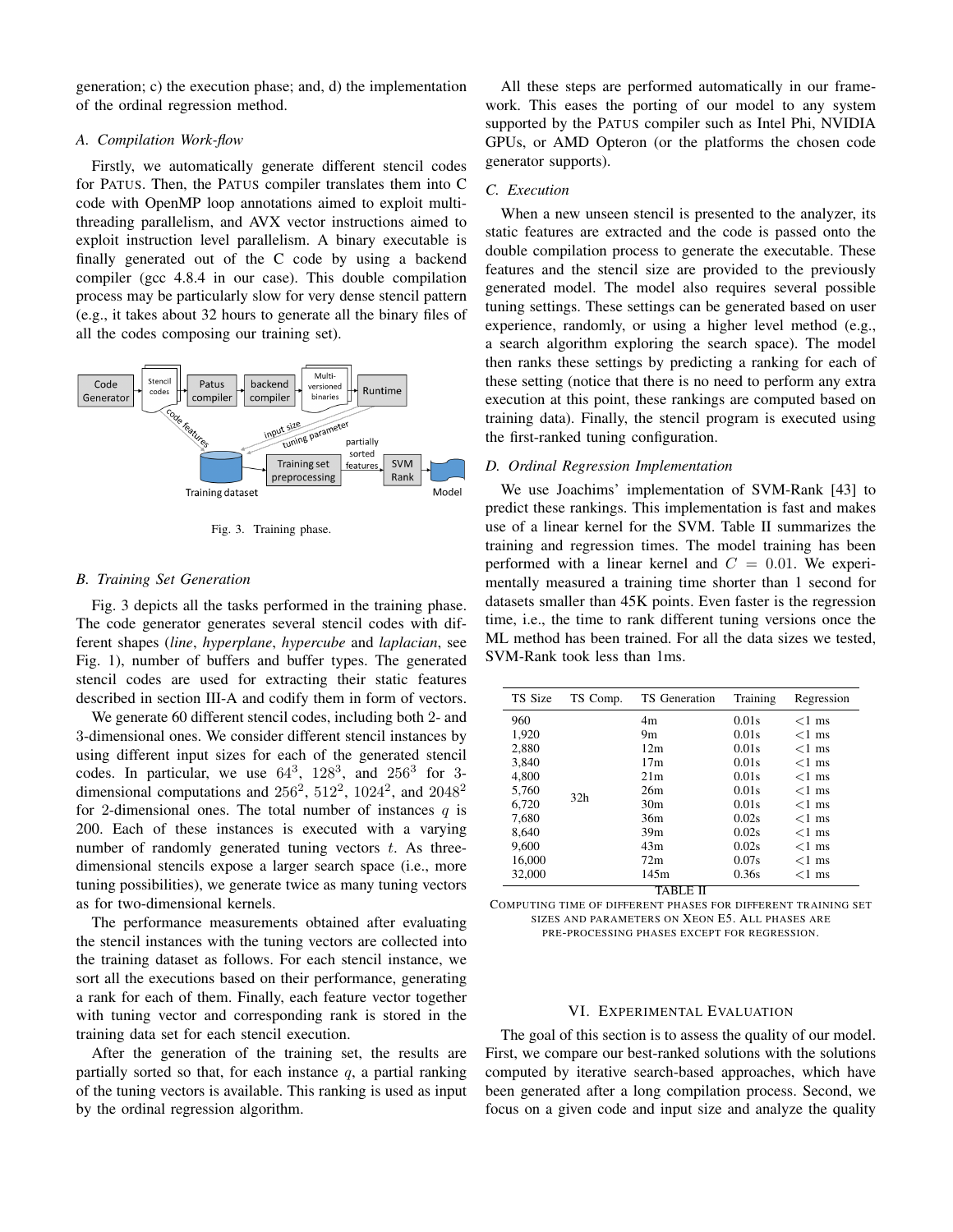of the obtained ranking with a metric existing in the literature, i.e., the Kendall  $\tau$ .

We evaluate our framework using nine stencil codes, listed in Table III, which represent different shapes and memory patterns. These stencils are executed with different input sizes, for a total of 17 test benchmarks. The experiments have been performed on an Intel Xeon E5-2680 v3 with 12 cores running at 2.50 GHz, with 256K of L2 cache and 32 GB of RAM.

## *A. Ordinal Regression vs Iterative Search*

The goal of this experiment is to assess the quality of the ordinal regression model. For this, we compare the bestranked solution provided by our model on a pre-defined set of configurations against the results computed by search-based iterative compilation methods.

The quality of the configurations returned by search methods depends on the performed number of evaluations, which usually lead to high compilation times. In our approach, the computational effort is moved to a previous training phase. Once this phase is completed, ranking several tuning configurations is immediate (see Table II), and so is the generation of a high performance version of a stencil in compile time.

As some search methods perform better than others depending on some search space properties [46], we consider here four different search techniques performing 1024 evaluations each: evolutive strategy, differential evolution, and two different genetic algorithms, a generational one and a steadystate [47]. We could have used a framework like OpenTuner, which also includes these search techniques. However, Open-Tuner automatically drops the evaluation of under-performing search algorithms in early stages of the search (as soon as an algorithm shows an inferior behavior than others). On the contrary, we run every search for a fixed number of iterations regardless of their performance. Therefore, if the search algorithms are properly implemented and the same search space is used for each tuning parameter, the considered search methods and OpenTuner should lead to the same results.

We train our model using a linear kernel,  $C = 0.01$  and four different training sizes, i.e., 960, 3840, 6720, and 16000 different points. Once the model is built for each different training size, we use it for ranking the pre-defined set of tuning configurations. This set consists of 1600 for 2d stencils and 8640 for the 3d cases. These options are statically chosen in a way that the search space is hierarchically sampled, by considering all combinations consisting of power of two values for each tuning parameter. We compare the top ranked tuning configuration out of the pre-defined set versus the search methods. It is worth highlighting that the performance we obtain with our approach is bound by the solution performing the best in the pre-defined set. Nevertheless, our point is that if we achieve a performance comparable to search methods, then our method has been able to accurately rank the presented 1600 (8640) tuning alternatives.

Fig. 4 shows the speedup of the different benchmarks achieved by the analyzed search techniques and the ordinal regression model with the different training sizes. These speedups are relative to a base configuration for every benchmark, as will be explained below. Fig. 5 shows the intermediate search results, which help us to understand how search-based iterative compilation techniques work. Details of the analyzed test benchmarks can be found in Table III. In the following, we further analyze the data depicted in Figures 4 and 5. We selected the best solution found by a generational genetic algorithm after 1024 evaluations as the base configuration to compute the speedup. We considered this algorithm because in our experiments it has shown to be the most stable of the analyzed search techniques. It is important to highlight that such a configuration is usually generated by the genetic algorithm in a tuning process that lasts from minutes to hours, depending on the stencil computation. Fig. 4 shows that the top ranked configurations within our model lead to performances similar to those achieved by search-based iterative compilations. Furthermore, in two computations (*gradient* with input size  $128<sup>3</sup>$  and  $256<sup>3</sup>$ ) our model computed solutions of higher quality than any of the analyzed search techniques. The topranked solution for the *laplacian* stencil with input 128<sup>3</sup> represents the case where differences between our approach and search-based methods are the largest. However, even in this case, the regression model is still able to rank the predefined set achieving a performance of 75% of the genetic algorithm solution.

A closer look at the figure indicates that ordinal regression performs well even with small training sizes. For example, the smallest training set, whose generation took less than five minutes, returns results similar to those of the larger models with more samples. Apparently, in this experiment the training set size partially influences the quality of the best-ranked solution; however, we will see in the next section that the training set size remarkably improves the overall quality of the produced rankings. This experiment shows that even with a small training size, the model is able to produce fast topranked solutions.

Fig. 5 includes further details for four stencil codes. In particular, it shows the performance of different search techniques across different number of evaluations. The vertical axis represents the performance in GFlops/s. The horizontal axis represents the number of evaluations performed by the search techniques. The results of our ordinal regression approach are depicted by a horizontal line. The bar chart on the side shows the time-to-solution for all methods.

Firstly, we show an example of a *gradient* stencil with size 256<sup>3</sup>. The ordinal regression method has ranked the evaluated points correctly and the top ranked configuration outperforms the tuning achieved by any of the applied search methods.

The second graph shows the results for the *tricubic* stencil with size 256<sup>3</sup>. Due to its simple memory access pattern, it represents an easy-to-tune problem. Search-based autotuning and ordinal regression reached the same solution. In spite of the low complexity of *tricubic*, any of the search-based approaches needed hundreds of evaluations to find a sub-optimal configuration. Also for the third analyzed stencil computation, *blur* with size  $1024 \times 768$ , search-based autotuning and the top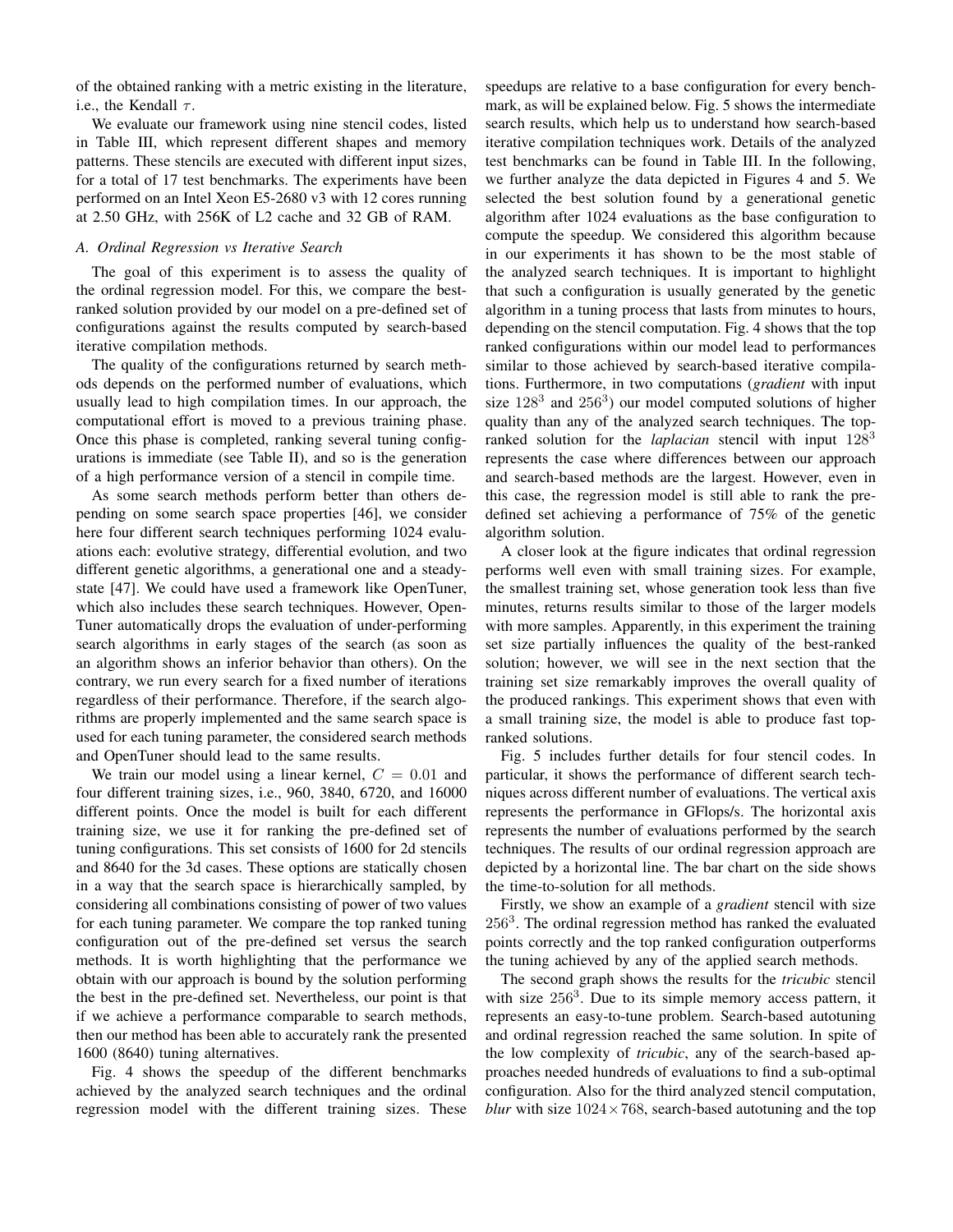| Stencil Code        | Type | Shape                               | Buffer read | <b>Sizes</b>                 |
|---------------------|------|-------------------------------------|-------------|------------------------------|
| Blur                | 2D   | $5 \times 5$ hypercube              | 1 float     | $1024^2$ , $1024 \times 768$ |
| Edge                | 2D   | $3 \times 3$ hypercube              | 1 float     | $512^2$ , $1024^2$           |
| Game of life        | 2D   | $3 \times 3$ hypercube              | 1 float     | $512^2$ , $1024^2$           |
| Wave                | 3D   | 13 laplacian $+1$                   | 1 float     | $128^3$ , $256^3$            |
| Tricubic            | 3D   | $4 \times 4 \times 4$ hypercube     | 3 float     | $128^3$ , $256^3$            |
| Divergence          | 3D   | 6 laplacian (center point not read) | 3 double    | $128^{3}$                    |
| Gradient            | 3D   | 6 laplacian (center point not read) | 1 double    | $128^3$ , $256^3$            |
| Laplacian           | 3D   | 7 laplacian                         | 1 double    | $128^3$ , $256^3$            |
| 6th order laplacian | 3D   | 19 laplacian                        | 1 double    | $128^3$ , $256^3$            |

STENCIL TEST BENCHMARKS. THE TEST SET INCLUDES 9 KERNELS WITH DIFFERENT SIZES, FOR A TOTAL OF 17 BENCHMARKS.



Fig. 5. Performance results for four stencil benchmarks on a Xeon E5-2680. Ordinal ranking results are shown as horizontal lines. The horizontal axis shows the number of evaluations performed by the different search techniques. The side chart shows the time-to-solution for all methods, in logarithmic scale.

configuration ranked by the regression led to similar results.

The fourth stencil is called *divergence* and has size 128<sup>3</sup>. This code is more challenging than the ones described above, since it has non-homogeneous buffer accesses and its three buffers are accessed in different ways (i.e., line shape on the  $x, y$  and  $z$  axes respectively, which we have represented as *laplacian* in our system). We observe in this case that the top ranked configuration by ordinal regression is outperformed by search based solutions only after hundred of evaluations.

Summing up, given a defined set of tuning configurations, the ordinal regression is able to accurately rank them. In our experiments the top ranked configuration of a pre-defined set is close in performance to that of a genetic algorithm with 1024 evaluations. It is worth to highlight again that a) the performance obtained by our method is bound to the solution performing the best in the pre-defined set for this experiment; and b) the regression methods compute these solutions in less than a second, while the genetic algorithm may require hours to arrive to that solution.

### *B. Ranking Evaluation*

In this section we evaluate the accuracy or the ordinal regression when ranking configurations. Different ways of measuring the similarity between rankings exist. In this paper,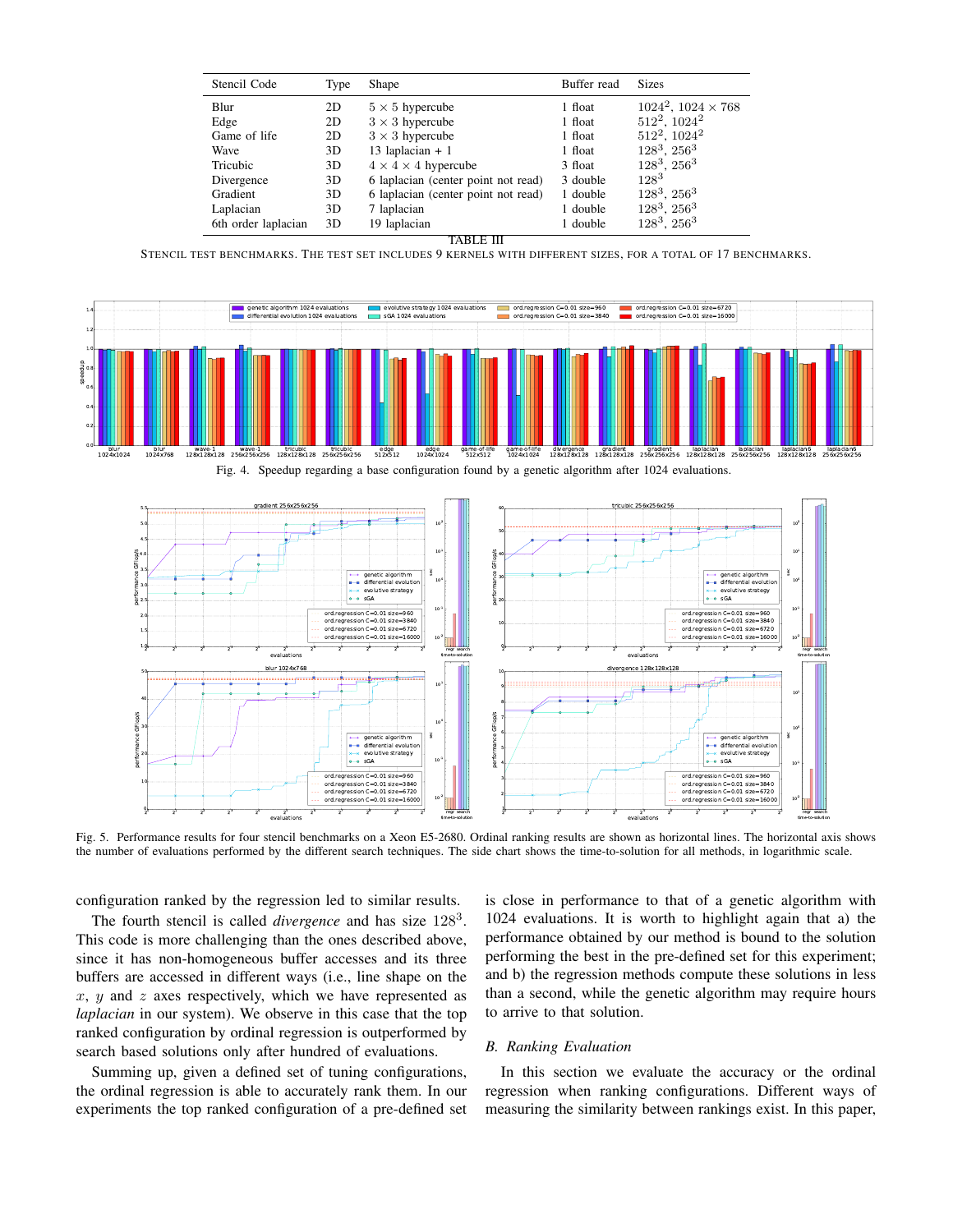we use the Kendall  $\tau$  [48] coefficient to assess the quality of our approach. This coefficient measures the ordinal association between two measured quantities; in other words, whether the order between pair of solutions is maintained across the two quantities. In our case, the measured quantities are the order of different stencil instances when looking at their actual execution time, and the ranking provided by the SVM-rank method.

Formally,  $\tau$  is defined as follows. Given two finite ordering  $r_a, r_b \subset Q \times Q$ , where Q is the set of all stencil instances, the Kendall  $\tau$  is defined based on the number of concordant pairs *Con* and the number of discordant pairs *Dis* (number of inversions):

$$
\tau(r_a, r_b) = \frac{Con - Dis}{Con + Dis} = 1 - \frac{2Dis}{\binom{m}{2}}.
$$

If the agreement between the two rankings is perfect, the coefficient has the value 1. If the the two rankings totally disagree, the coefficient has the value  $-1$ . If the two rankings are independent, then we would expect the coefficient to be approximately zero.



Fig. 6. The Kendall  $\tau$  on the training set with two different sizes.

We take the existing orderings in the training set and compare them with those we obtain with our model. Fig. 6 shows the  $\tau$  coefficients for two different sizes. As we only evaluate partial rankings, for each stencil instance in the training pattern  $q = (k, s)$ , we show the  $\tau$  value for all configurations with such q. The  $\tau$  coefficients are higher with larger training sets, and they correlate with training set size. Therefore, when the number of points used for training increases, the ranking prediction also improves.

![](_page_8_Figure_7.jpeg)

Fig. 7. The Kendall  $\tau$  distribution with different sizes, and C=0.01.

Fig. 7 shows: in blue, the inter-quartile range and outliers (box plot); in yellow, a violin plot of a Gaussian kernel density estimation of the underlying  $\tau$  distribution; finally, the red point in the middle represents the median value.

The results show that, by increasing the number of samples, Kendall's  $\tau$  distribution slightly improves on average, but consistently improves in variance, therefore stabilizing the quality of the ranking over the whole training set.

# VII. CONCLUSION

We presented a novel structural learning approach aimed at automatically tuning stencil computations. In the proposed autotuning framework, static information of the stencil code, input size and the applied code transformations are captured in a feature vector, which is used to enable structural learning.

With respect to other traditional machine learning approaches used for automatic tuning, typically based on classification or regression, we formulate the problem as ordinal regression. For each pair of stencil code and input size, different code transformations are sorted by performance, therefore exposing a partial ordering of all the stencil executions in the training set. This partial ordering, i.e., ranking, is used to train an ordinal regression support vector machine able to predict the ranking of any possible code transformation, for a given input code and size. From the resulting ranking of possible transformations, the best ranked is selected to be executed.

Experimental evaluations show that even with a small training set consisting of a few thousand points, the bestranked code version performs close to the sub-optimal solution delivered by 1024 evaluations of an iterative genetic algorithm. Larger training sets, however, considerably improve the ability of the model to correctly rank code versions, measured in Kendall's  $\tau$  correlation coefficient.

The proposed approach can be used in any software optimization scenario where the runtime of different code variants can be organized into partial rankings. In future work, we plan to exploit the ability to rank multiple code variants without executing them to speed up autotuning compilers based on iterative compilation. In addition, we want to analyze different mechanisms for generating training sets (such as the use of heuristic methods to gather training data) in order to improve the quality of the model generated.

#### **REFERENCES**

- [1] C. Olschanowsky, M. M. Strout, S. Guzik, J. Loffeld, and J. Hittinger, "A study on balancing parallelism, data locality, and recomputation in existing PDE solvers," in *Int. Conf. for High Performance Computing, Networking, Storage and Analysis (SC)*, 2014, pp. 793–804.
- [2] J. Ragan-Kelley, C. Barnes, A. Adams, S. Paris, F. Durand, and S. Amarasinghe, "Halide: A language and compiler for optimizing parallelism, locality, and recomputation in image processing pipelines, in *ACM SIGPLAN Conference on Programming Language Design and Implementation (PLDI)*, 2013, pp. 519–530.
- [3] S. Kronawitter and C. Lengauer, "Optimization of two Jacobi smoother kernels by domain-specific program transformation," in *Int. Workshop on High-Performance Stencil Computations*, 2014, pp. 75–80.
- [4] I. J. Bertolacci, C. Olschanowsky, B. Harshbarger, B. L. Chamberlain, D. G. Wonnacott, and M. M. Strout, "Parameterized diamond tiling for stencil computations with chapel parallel iterators," in *ACM Int. Conference on Supercomputing (ICS)*, 2015, pp. 197–206.